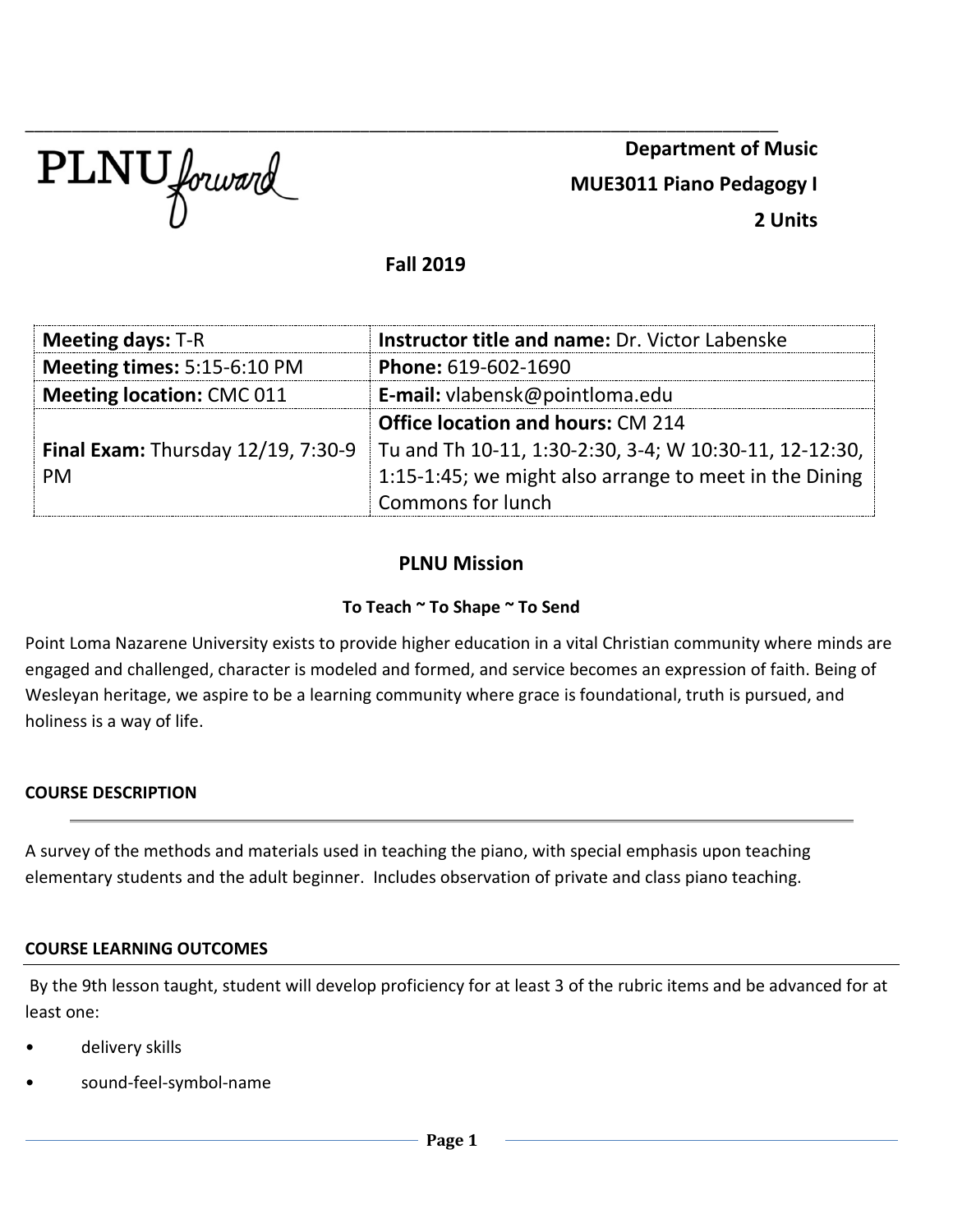- teaching techniques
- practice instructions
- student skills
- sequence of instruction
- materials

## **COURSE SCHEDULE AND ASSIGNMENTS**

| date  | content/objective                      | reading (due by class time)   |
|-------|----------------------------------------|-------------------------------|
| 9/5   | <b>Beginning Methods</b>               |                               |
| 9/10  | Method work in class                   | Ch.3                          |
| 9/12  | Method work in class                   | pp. 364-73                    |
| 9/17  | Method work in class                   |                               |
| 9/19  | Method work in class                   | Ch. 2                         |
| 9/24  | <b>Principles of Learning</b>          | <b>Method Reviews Due</b>     |
|       |                                        | Peer evaluation,              |
| 9/26  | <b>Teaching Elementary Students</b>    | Ch. 4; Studio Policy Due      |
|       |                                        |                               |
| 10/1  |                                        | <b>BEGIN TEACHING</b>         |
|       |                                        |                               |
| 10/3  | E. L. Lancaster Skype Session          | Self-eval #1 due              |
| 10/8  | Teaching Rhythm and Reading            | Ch.5                          |
| 10/10 |                                        | Self-eval #2 due              |
| 10/15 |                                        |                               |
| 10/17 | Teaching Technique and Tone Production | Ch. 6;                        |
|       |                                        | Self-eval #3 due              |
| 10/22 |                                        |                               |
| 10/24 | MIDTERM EXAM                           | Self-eval #4 due              |
|       |                                        | Observations Hrs. Due (10/21) |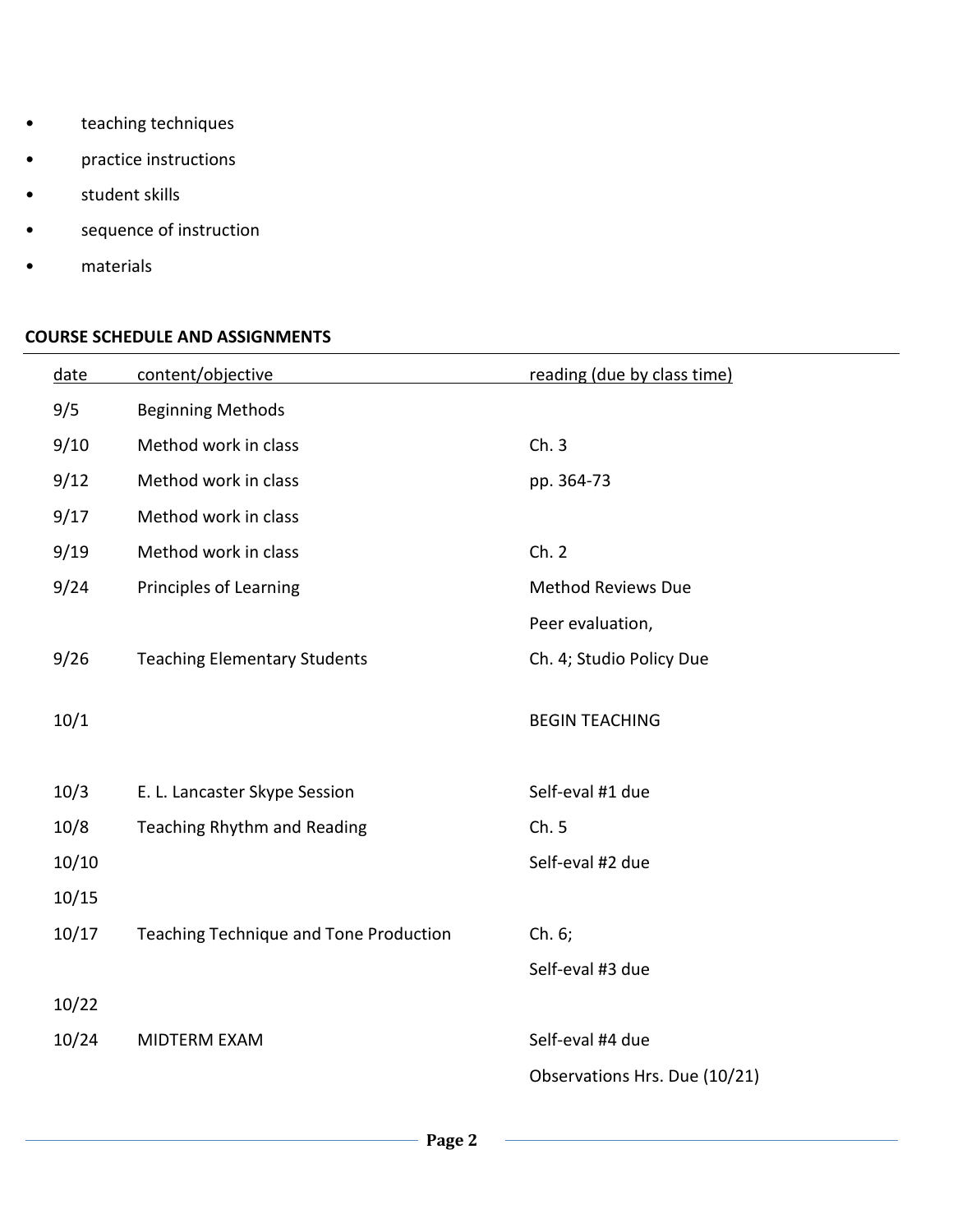| 10/29 | <b>Elementary Repertoire</b>            | Ch. 7                         |  |
|-------|-----------------------------------------|-------------------------------|--|
| 10/31 | Bastien Trip (TBA)                      | Self-eval #5 due              |  |
| 11/5  |                                         |                               |  |
| 11/7  | <b>Developing Musicality</b>            | Ch. 8; Self-eval #6 due       |  |
| 11/12 |                                         |                               |  |
| 11/14 | The Business of Piano Teaching/         | Ch. 13; Self-eval #7 due      |  |
|       | Prof. Gene Shea, CPA in Class           | Observations Hrs. Due (11/11) |  |
| 11/19 |                                         |                               |  |
| 11/21 | Trip to Recreational Music Center (TBA) | <b>BROCHURE DUE</b>           |  |
|       |                                         | Self-eval #8 due              |  |
| 11/26 | Lori Bastien Vickers in class           |                               |  |
| 11/28 | THANKSGIVING BREAK - No Class           |                               |  |
| 12/3  | Present games/internet resources        | Ch. 9; Self-eval #9 due       |  |
| 12/5  | Teaching Preschoolers - Methods         | Ch. 10;                       |  |
| 12/10 | <b>Adult learners</b>                   | Peer evaluation               |  |
| 12/12 |                                         |                               |  |

### **a. Quizzes and Group Work:**

We may have unannounced reading quizzes on assigned material due each day. You also will present teaching projects featuring elementary supplementary teaching pieces and games. Studio Policy is due on September 20.

### **b. Method Review:**

The class will complete a review of 3 methods from the list below in mid-September:

- o Alfred Premiere
- o Bastien New Traditions (Kjos)
- o Piano Safari
- o Faber Piano Adventures
- o Hal Leonard
- o Matz Interactive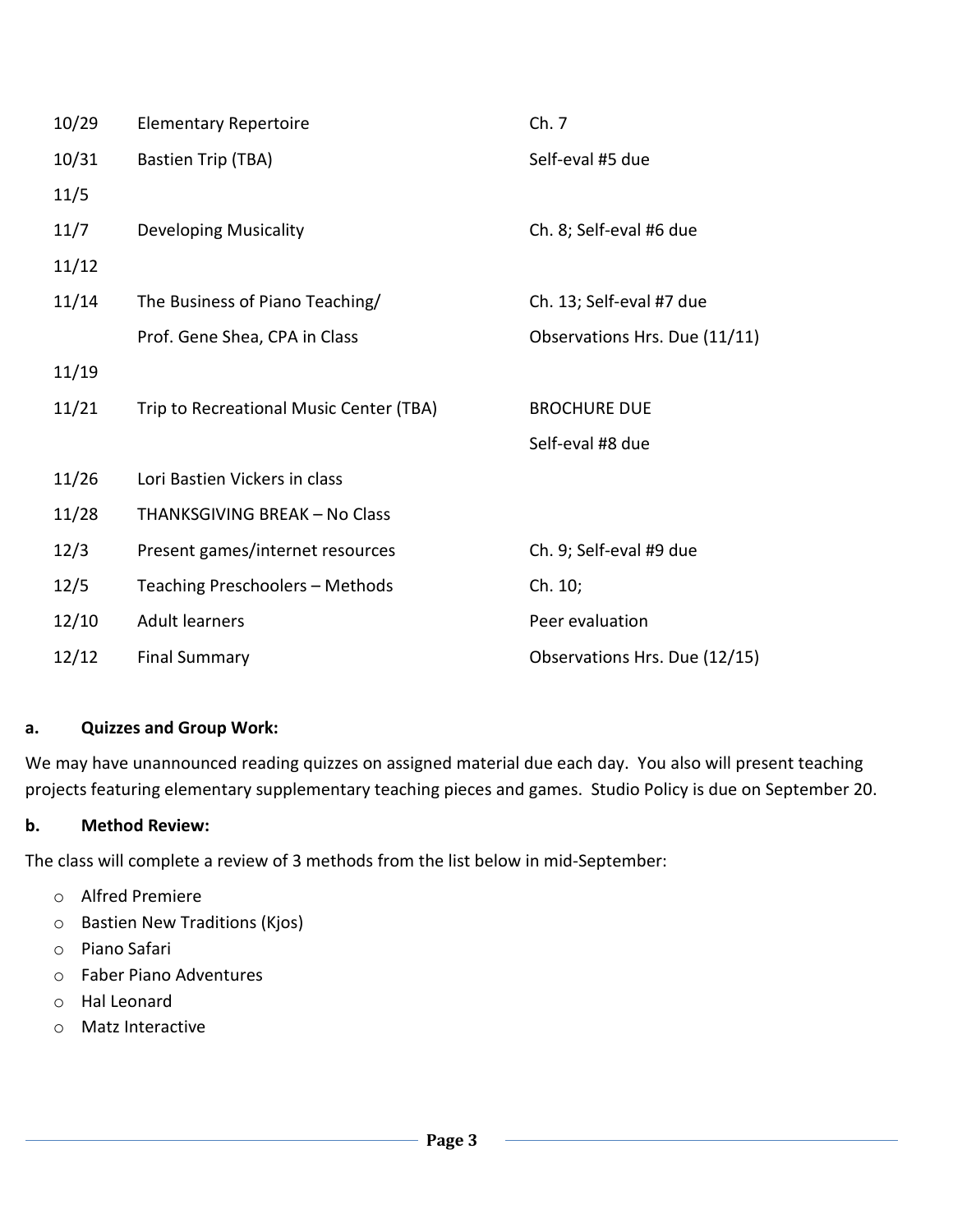#### **c. Observation Reports:**

6 hours of observation are required.

Rubric and form for each lesson must be submitted on Canvas within 1 week of observation.

Deadlines: 2 hrs by 10/21, 2 hrs by 11/11, 2 hours by 12/9.

- Observe at least 4 teachers this semester.
- 3 teachers must be off-campus not PLNU faculty or students (from the approved list...if you wish to observe a different teacher, please obtain Dr. Labenske's approval first). One will be Lori Bastien Vickers during our class visit to her studio.
- Observe both private and class instruction. (Observe class instruction both at Lori Bastien's and in Class Piano I)
- Observe at least 3 hours of children's lessons
- Observe at least 1 hour of adult lessons (You will do this in Class Piano I)
- Observe at least 1 hour (half –hour lessons) taught by 2 classmates (live or videotape). Share your observations with each other. You are encouraged to observe as many class members as you can (counts as "on-campus") and to share your learning experiences together.
- You must use the evaluation forms on Canvas. The following resources from our textbook may also supplement our assigned form if you wish to add additional information to evaluate the lessons you observe.
	- o p. 396-400
	- o p. 402-03
	- o p. 406 (bottom) for group lessons

Recommended list - In the past, the following teachers have agreed to allow lesson observations. Please call in advance. Give at least a week's notice (this means you must plan ahead) of when you would like to come. Attempt to carpool (it will be easier on these teachers if at least 2 of you observe at one time…there will be fewer interruptions for them this way).

| Azevedo, Barbara  | 619-379-3659 | jazevedo@san.rr.com    |
|-------------------|--------------|------------------------|
| Bornemisza, Magdi | 858-780-9423 | mbornemisza@san.rr.com |
| Galloway, Lee     | 619-281-8118 | lee@leegalloway.com    |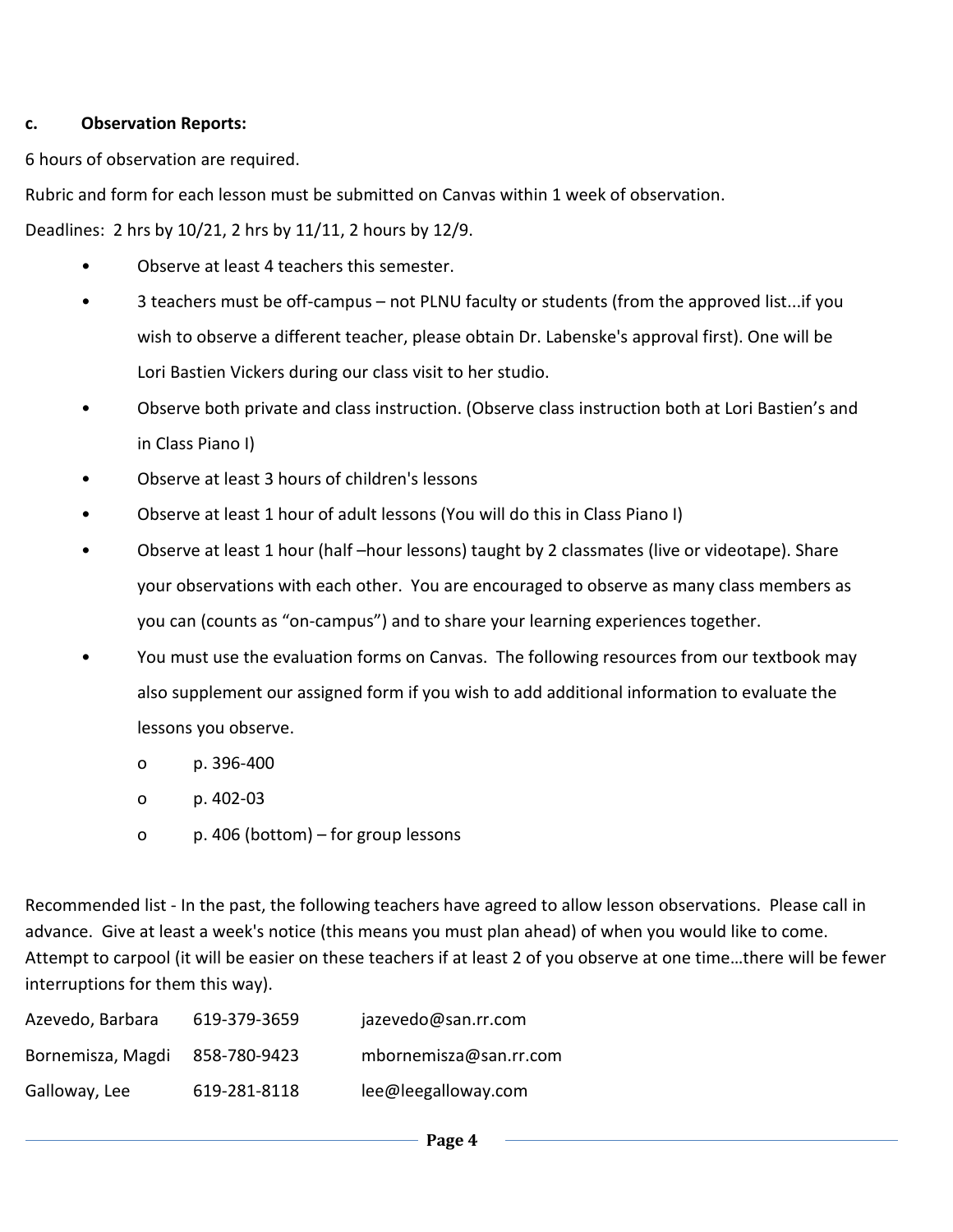Hardy, Angelina 858-449-6477 angelina.pianostudio@gmail.com Olson, Leslie (MTWR) 619-660-6685 lesliemusc@cox.net Reed-Darrow, Elyse 619-733-4525 ElyseDarrow@gmail.com Rodrigue, Tucky 858-486-4664 tuckylr@yahoo.com Schmidt-Rogers, Lea 619-284-9722 [lrogers4@san.rr.com](mailto:lrogers4@san.rr.com) Wagner…

## **d. Tests on Objective Content:**

Midterm exam 75 points

Final exam 75 points

- $\circ$  The Midterm exam will be a test on materials studied, textbook readings, and class discussions.
- o The Final exam will consist of a virtual notebook you will compile of all materials relating to this course that you have received and have collected throughout the semester.

A Virtual Notebook (a shared Google folder) will contain sections (organized by subfolders) categorizing all materials (examples of categories might include: Method reviews, studio policies, lesson plans, observation reports, technique, theory, teaching response forms, software and app information, repertoire, reference, websites, etc.)

### **e. Professional Involvement:**

Please volunteer to work several hours at a music teacher event. Your involvement at this point in your career will pay dividends in the future. Community involvement is also a goal of the PLNU community. If you are in an approved competition, this may also count, although I would prefer that you do both, experiencing a music teacher event from the teacher's perspective.

<http://sandiegomtac.com/>

<http://sdnc-capmt.org/>

<https://sdsouthcapmtorg.wordpress.com/>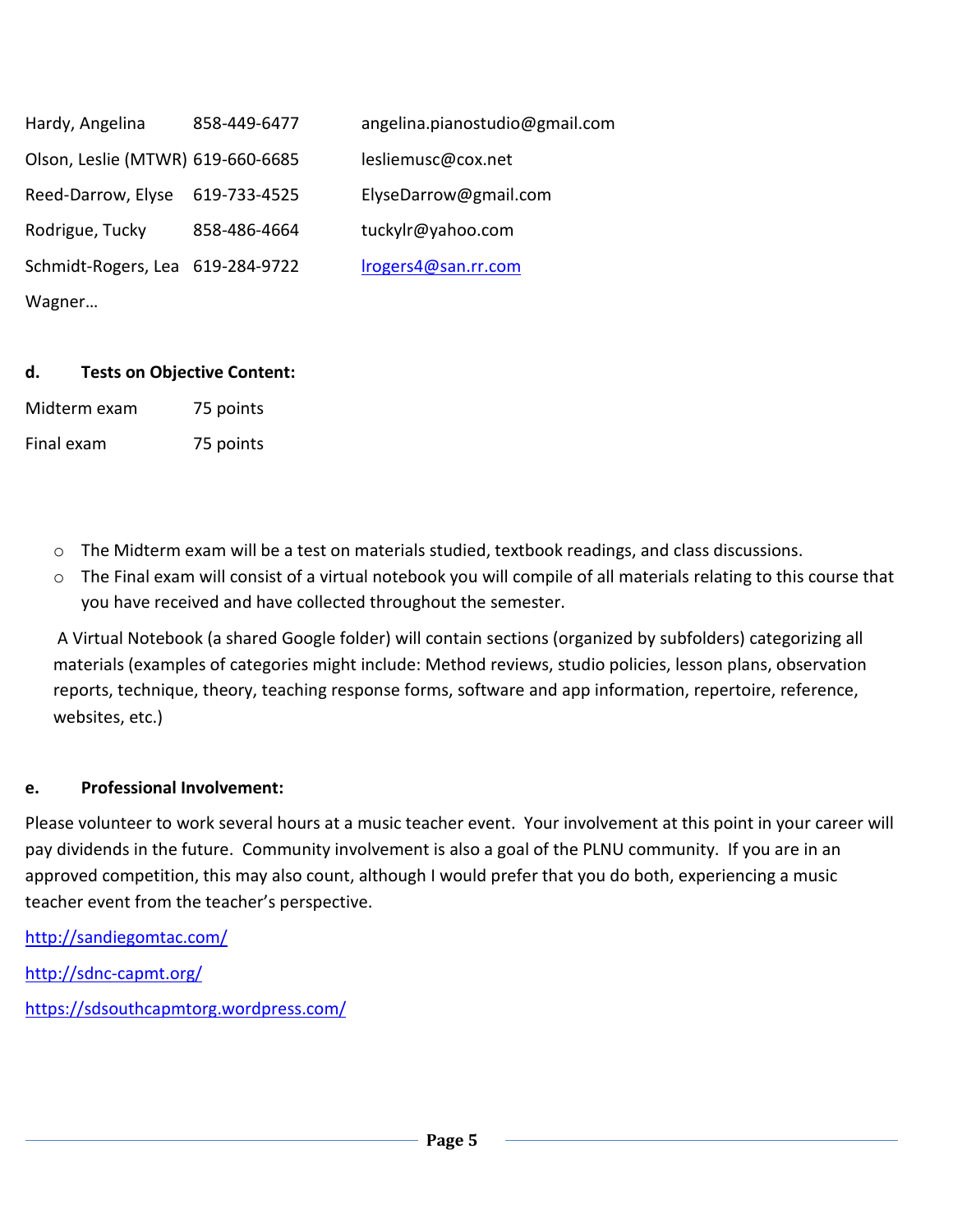# **f. Teaching:**

The class will decide on one method that all students will use. You will have the opportunity to teach one student at no charge for 9 thirty-minute lessons beginning the week of September 25. You may earn a maximum of 25 points for each lesson you teach. To receive credit for your teaching, you will complete a lesson plan and a selfevaluation form for each lesson. (Lesson plan information is found on pp. 99-115 and 190-200). Each evaluation form (9 in all) will be due Friday of each week beginning in late September (see Canvas). The self-evaluation form is available on eclass. All teaching should be completed by the final day of class. The required self-evaluation form is available on Canvas. Highly motivated students will want to add additional information to this form using resources from our textbook (see pp. 402-03 and 405).

Videotape at least five of your lessons including LESSONS 1, 3, 5, 7 and 10. You may reserve a tablet and stand from the music department office or at Media Services. Share the Google drive link to your video with Dr. Labenske so he can observe your teaching. You may need to exchange videos with class members in order to observe their teaching.

g. Evaluation by Peers - You will be evaluated by your peers in week 4 (20 points) and week 14 (30 points).

# **REQUIRED TEXTS AND RECOMMENDED STUDY RESOURCES**

- o *Jacobson, Jeanine M. Professional Piano Teaching. 2nd Edition. Van Nuys, CA: Alfred, 2015.*
- o *Method books, to be determined*

### **ASSESSMENT AND GRADING**

| a. Quizzes and Group Work   | 20% |                                              |                                                                                |
|-----------------------------|-----|----------------------------------------------|--------------------------------------------------------------------------------|
| b. Method Reviews           | 10% | A=93-100                                     | $C = 73 - 76$<br>$C = 70 - 72$<br>$D+=67-69$<br>$D = 63 - 66$<br>$D = 60 - 62$ |
| c. Observation Reports      | 20% | $A = 92 - 90$                                |                                                                                |
| d. Midterm and Final Exam   | 15% | $B+=87-89$<br>$B = 83 - 86$<br>$B = 80 - 82$ |                                                                                |
| e. Professional Involvement | 5%  |                                              |                                                                                |
| f. Teaching                 | 25% | $C+=77-79$                                   | $F = 0.59$                                                                     |
| g. Evaluation by Peers      | 5%  |                                              |                                                                                |

### **Grade will be reduced by 40% if student does not have proof of joining MTNA**

### **by the end of the semester. Join at**

[https://www.mtna.org/MTNA/JoinAndRenew/Membership/Collegiate\\_Membership.aspx](https://www.mtna.org/MTNA/JoinAndRenew/Membership/Collegiate_Membership.aspx)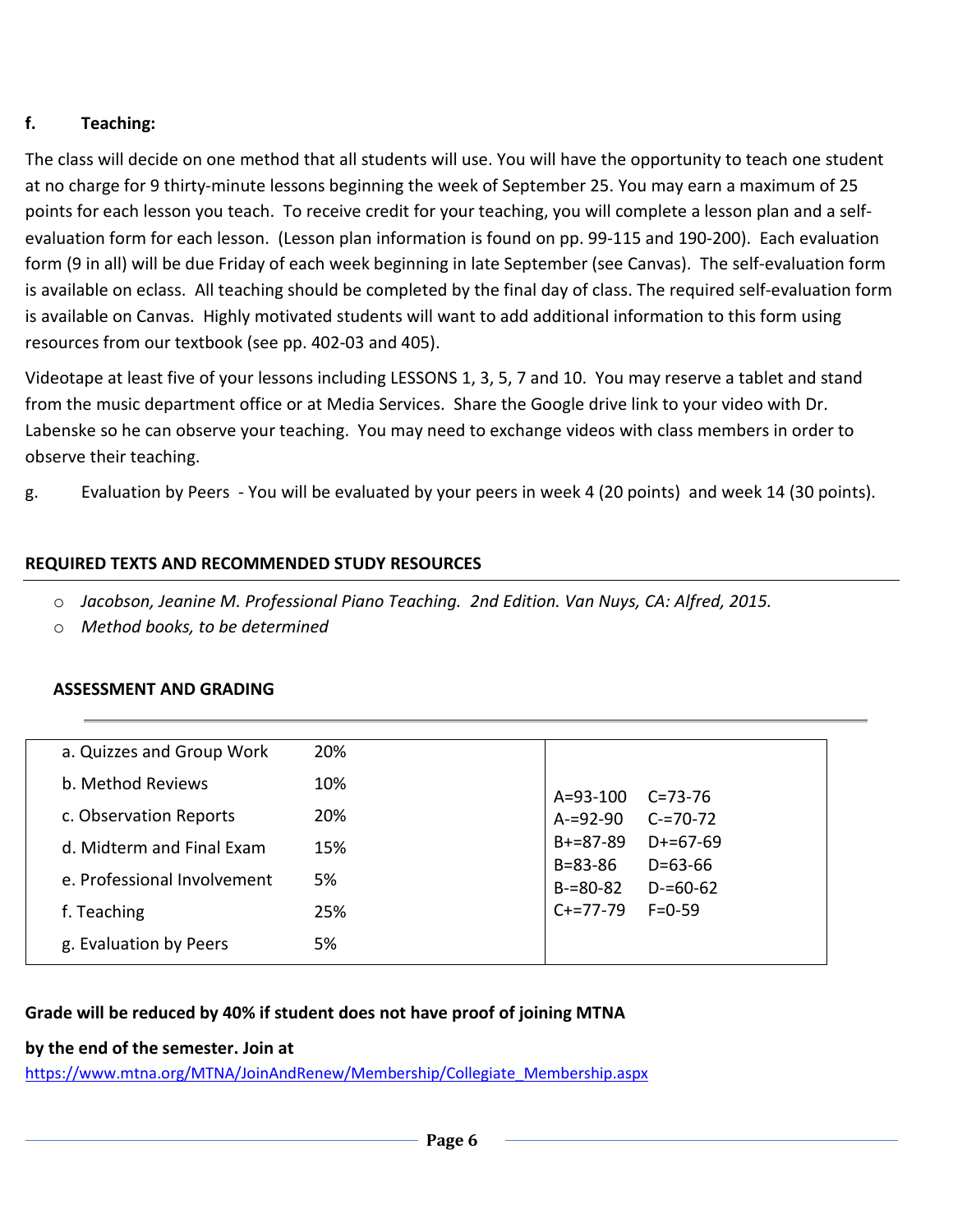### **LATE ASSIGNMENTS**

Late assignments will lose one letter grade for each calendar day late. They will not be accepted after the class meeting following the due date. This type of regularity allows the students to receive prompt feedback.

### **FINAL EXAMINATION POLICY**

Successful completion of this class requires taking the final examination **on its scheduled day**. The final examination schedule is posted on the [Class Schedules](https://www.pointloma.edu/offices/records/undergraduate-records) site. No requests for early examinations or alternative days will be approved.

## **PLNU COPYRIGHT POLICY**

Point Loma Nazarene University, as a non-profit educational institution, is entitled by law to use materials protected by the US Copyright Act for classroom education. Any use of those materials outside the class may violate the law.

# **PLNU ACADEMIC HONESTY POLICY**

Students should demonstrate academic honesty by doing original work and by giving appropriate credit to the ideas of others. Academic dishonesty is the act of presenting information, ideas, and/or concepts as one's own when in reality they are the results of another person's creativity and effort. A faculty member who believes a situation involving academic dishonesty has been detected may assign a failing grade for that assignment or examination, or, depending on the seriousness of the offense, for the course. Faculty should follow and students may appeal using the procedure in the university Catalog. See [Undergraduate Academic Honesty Policy](https://catalog.pointloma.edu/content.php?catoid=41&navoid=2435#Academic_Honesty) for definitions of kinds of academic dishonesty and for further policy information.

# **PLNU ACADEMIC ACCOMMODATIONS POLICY**

If you have a diagnosed disability, please contact PLNU's Disability Resource Center (DRC) within the first two weeks of class to demonstrate need and to register for accommodation by phone at 619-849-2486 or by e-mail at [DRC@pointloma.edu.](mailto:DRC@pointloma.edu) See [Disability Resource Center](http://www.pointloma.edu/experience/offices/administrative-offices/academic-advising-office/disability-resource-center) for additional information.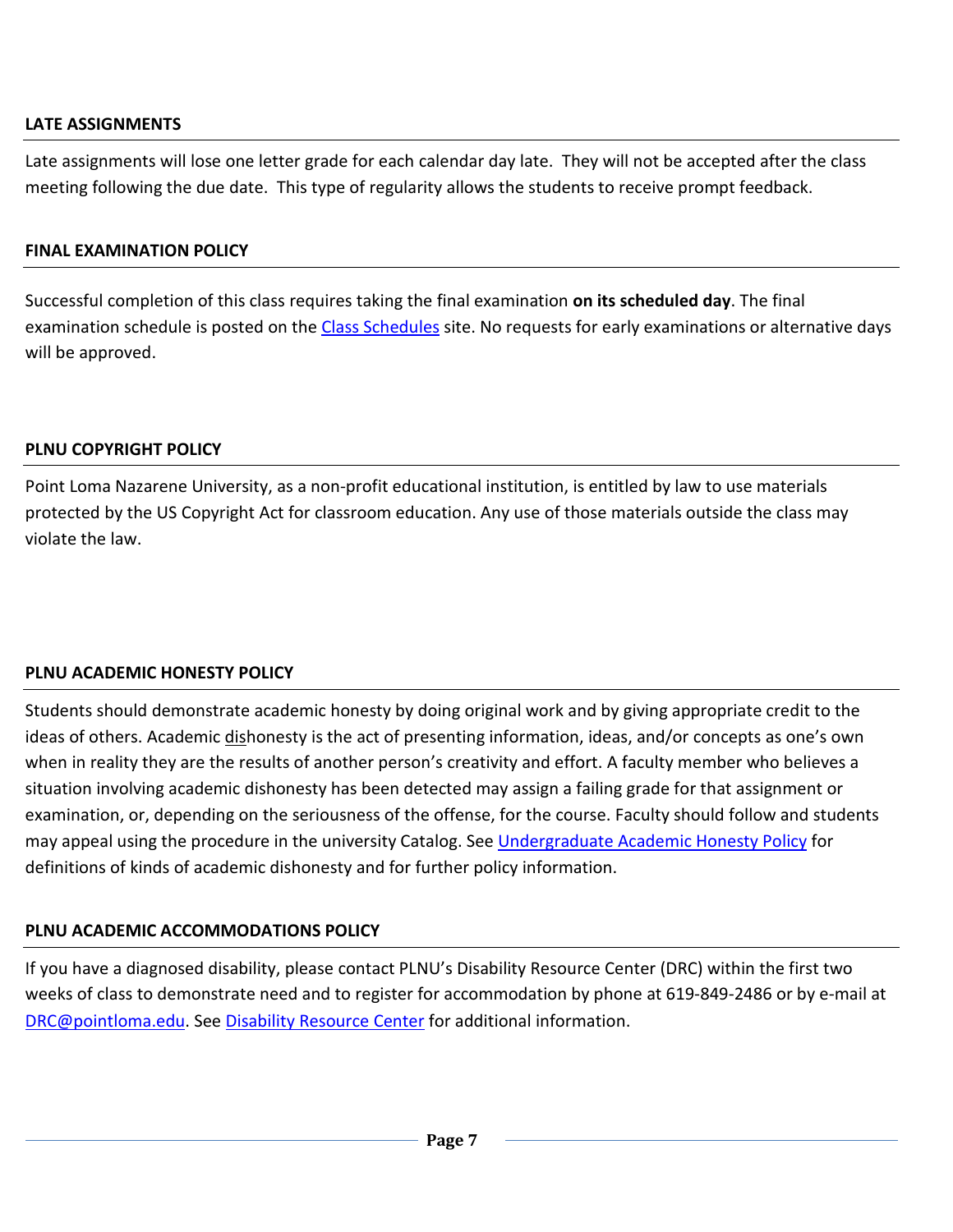#### **PLNU ATTENDANCE AND PARTICIPATION POLICY**

Regular and punctual attendance at all classes is considered essential to optimum academic achievement. If the student is absent from more than 10 percent of class meetings, the faculty member can file a written report which may result in de-enrollment. If the absences exceed 20 percent, the student may be de-enrolled without notice until the university drop date or, after that date, receive the appropriate grade for their work and participation. See [Academic Policies](http://catalog.pointloma.edu/content.php?catoid=18&navoid=1278) in the Undergraduate Academic Catalog.

#### **BIBLIOGRAPHY**

Badura-Skoda, Paul. Interpreting Bach at the Keyboard. New York: Oxford UP, 1993. Baker-Jordan, Martha. Practical Piano Pedagogy. Van Nuys, CA: Alfred, 2004. Bastien, James W. How to Teach Piano Successfully. San Diego, KJOS: 1988. Berstein, Seymour. With Your Own Two Hands. New York: Schirmer Books, 1981. Camp, Max. Developing Piano Performance. Chapel Hill, NC: Hinshaw, 1981. Chase, Mildred P. Just Being at the Piano. Culver City, CA: Peace Press, 1981. Colvin, Geoff. Talent is Overrated. New York: Penguin Group, 2008. Friskin, James and Irwin Freundlich. Music for the Piano. New York: Dover, 1973. Furguson, Howard. Keyboard Interpretation. New York: Oxford UP, 1975. Gerig, Reginald. Famous Pianists and Their Technique. Bridgeport, CT: Luce, 1974 Gillespie, John. Five Centuries of Keyboard Music. New York: Dover, 1965. Gordon, Stewart. Essays for Piano Teachers. New York: Oxford UP, 1995. Green, Barry. The Inner Game of Music. New York: Anchor Press, 1986. Hinson, Maurice. Guide to the Pianist's Repertoire. Bloomington: Indiana UP, 2001. Kirby, F. E. A Short History of Keyboard Music. New York: Schirmer, 1966. Klickstein, Gerald. The Musicians Way. New York, Oxford UP, 2009. Last, Joan. Interpretation in Piano Study. New York: Oxford UP, 1978.